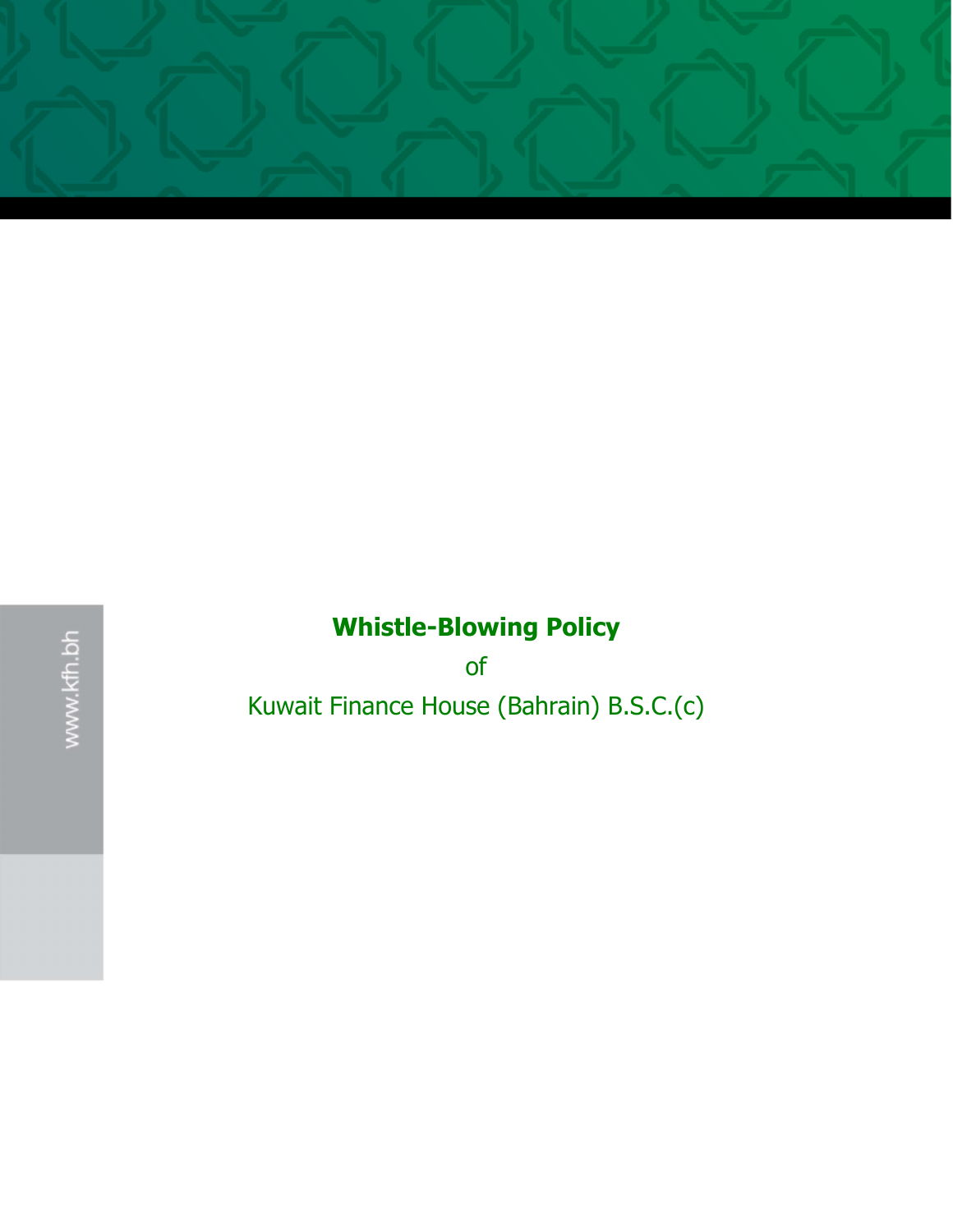

## **Revision History**

| <b>Owner of the Policy</b> | <b>Anti-Financial Crimes Department</b> |
|----------------------------|-----------------------------------------|
| <b>Approval Date</b>       | 27 <sup>th</sup> July 2011              |

| <b>Revision</b> | Issue / Approval<br><b>Date</b> | <b>Major Comments</b>                                            | <b>Effective</b><br><b>Date</b> | <b>Amendment Description</b>                                                                                                                                                                                                                                                                                                                                                                                                                                        |
|-----------------|---------------------------------|------------------------------------------------------------------|---------------------------------|---------------------------------------------------------------------------------------------------------------------------------------------------------------------------------------------------------------------------------------------------------------------------------------------------------------------------------------------------------------------------------------------------------------------------------------------------------------------|
| 0.1             | 30 <sup>th</sup> June 2011      | <b>First Draft</b>                                               |                                 | <b>NA</b>                                                                                                                                                                                                                                                                                                                                                                                                                                                           |
| 0.1             | 7 <sup>th</sup> July 2011       | Approved by the Audit Risk<br>Governance Compliance<br>Committee |                                 | <b>NA</b>                                                                                                                                                                                                                                                                                                                                                                                                                                                           |
| 0.1             | 27 <sup>th</sup> July 2011      | Approved by the Board of<br><b>Directors</b>                     | 27 <sup>th</sup> July 2011      | <b>First Version</b>                                                                                                                                                                                                                                                                                                                                                                                                                                                |
| 0.2             | 17 <sup>th</sup> July 2012      | Approved by the Risk<br>Governance Compliance<br>Committee       |                                 | Ownership of the Manual<br>amended to be with the<br>AFC Department.<br>The name of the Whistle-<br>Blowing<br>Investigation<br>Committee<br>has<br>been<br>changed<br>Financial<br>to<br>Crime<br>Investigation<br>Committee.<br><b>The</b><br>procedures<br>for<br>handling<br>reporting,<br>allegation,<br>investigation<br>appeal<br>process<br>and<br>deleted<br>process<br>were<br>from this Manual and kept<br>the<br>Anti-Financial<br>in<br>Crimes Manual. |
| 0.2             | 19th July 2012                  | Approved by the Board of<br><b>Directors</b>                     | 19th July 2012                  |                                                                                                                                                                                                                                                                                                                                                                                                                                                                     |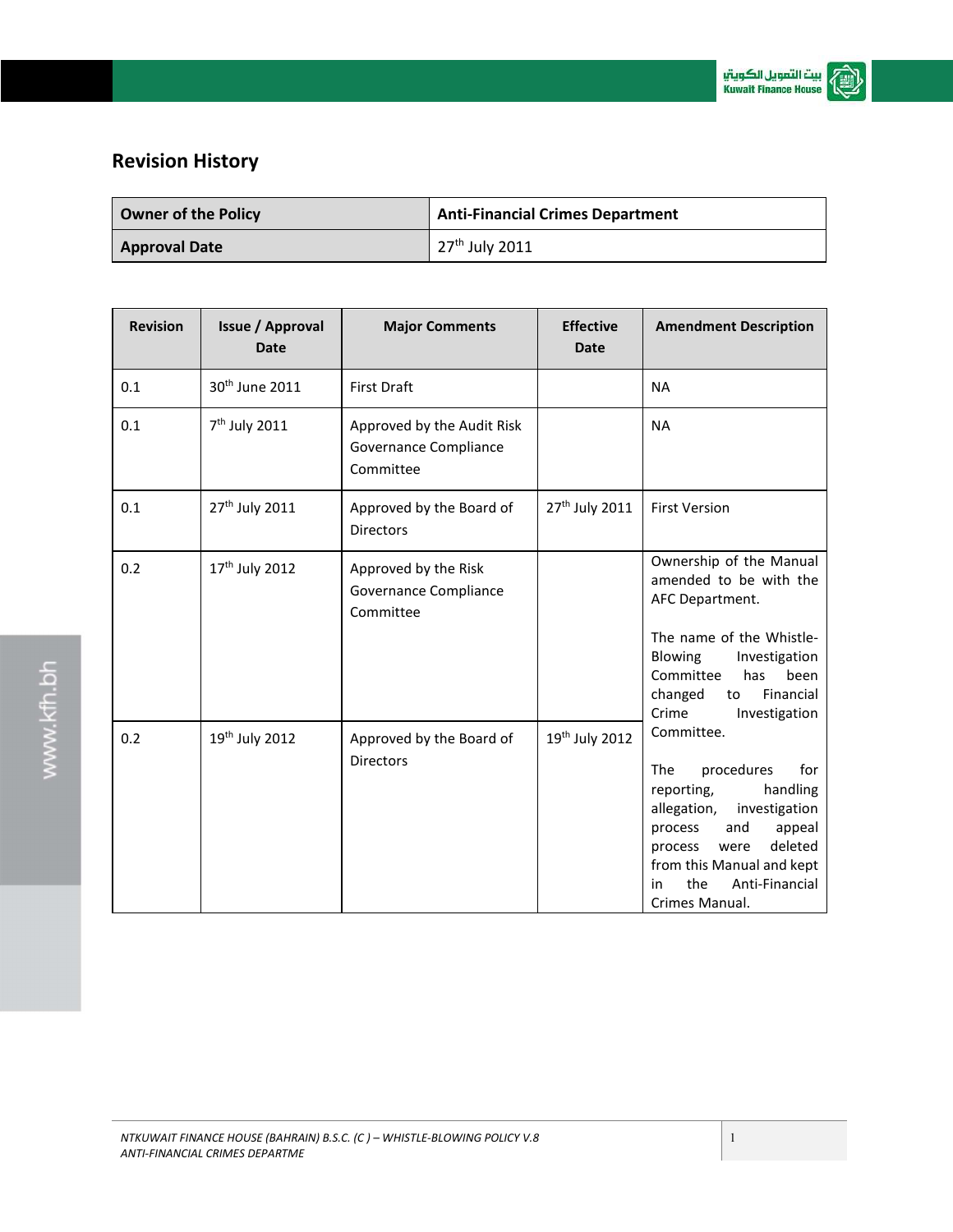

| 27 <sup>th</sup> October 2013<br>0.3<br>Approved by the Audit Risk<br><b>The</b><br>Whistle-blowing<br>Governance Compliance<br>Policy has been reviewed<br>Committee<br>and re-written in a way<br>applicable to all parties<br>30 <sup>th</sup> October<br>30 <sup>th</sup> October 2013<br>0.3<br>Approved by the Board of<br>and to be suitable for<br>2013<br><b>Directors</b><br>publishing on the Bank's<br>website<br>10 <sup>th</sup> March 2014<br>Reviewed by the Head of<br>0.3<br><b>NA</b><br>the AFC Department-No<br>changes proposed.<br>12 <sup>th</sup> January 2015<br>0.4<br>Approved by the Audit Risk<br><b>The</b><br>Whistle-blowing<br>Governance Compliance<br>cases are reported directly<br>Committee<br>to the Chairman of the<br>Board.<br>$1st$ June 2015<br>21st April 2015<br>0.4<br>Approved by the Board of<br><b>Directors</b><br>29 <sup>th</sup> February<br>29 <sup>th</sup> February 2016<br>Reviewed by the Head of<br>0.4<br><b>NA</b><br>the AFC Department- No<br>2016<br>changes proposed.<br>25 <sup>th</sup> May 2016<br>Reviewed by the Head of<br>0.5<br>The Whistle-blowing cases<br>the AFC Department.<br>should be reported first to<br>the Audit & Compliance<br>22 <sup>nd</sup><br>18 <sup>th</sup> October 2016<br>Approved by the Board of<br>0.5<br>Committee instead of the<br>Directors.<br>November<br>Chairman of the Board.<br>2016<br>1st March 2017<br>Reviewed by the Head of<br>0.6<br>Updated the definition in<br>the AFC Department.<br>section 6<br>16th April 2017<br>Approved by the Board of<br>$1st$ June 2017<br>0.6<br>Directors.<br>16 <sup>th</sup> April 2018<br>Approved by the Board of<br>24 April 2018<br>0.6<br>No Changes Proposed.<br>Directors<br>23rd April 2019<br>Approved by the Board of<br>15 May 2019<br>0.6<br>No Changes Proposed.<br><b>Directors</b><br>12 May 2020<br>14 <sup>th</sup> April 2020<br>Approved by the Board of<br>0.6<br>No Changes Proposed.<br><b>Directors</b><br>13 <sup>th</sup> July 2020<br>Approved by the Audit<br>0.7<br>The whistle-blower could<br>&Compliance Committee<br>report directly to the ACC |  |  |  |
|-----------------------------------------------------------------------------------------------------------------------------------------------------------------------------------------------------------------------------------------------------------------------------------------------------------------------------------------------------------------------------------------------------------------------------------------------------------------------------------------------------------------------------------------------------------------------------------------------------------------------------------------------------------------------------------------------------------------------------------------------------------------------------------------------------------------------------------------------------------------------------------------------------------------------------------------------------------------------------------------------------------------------------------------------------------------------------------------------------------------------------------------------------------------------------------------------------------------------------------------------------------------------------------------------------------------------------------------------------------------------------------------------------------------------------------------------------------------------------------------------------------------------------------------------------------------------------------------------------------------------------------------------------------------------------------------------------------------------------------------------------------------------------------------------------------------------------------------------------------------------------------------------------------------------------------------------------------------------------------------------------------------------------------------------------------------------------------------------------------------------------------------|--|--|--|
|                                                                                                                                                                                                                                                                                                                                                                                                                                                                                                                                                                                                                                                                                                                                                                                                                                                                                                                                                                                                                                                                                                                                                                                                                                                                                                                                                                                                                                                                                                                                                                                                                                                                                                                                                                                                                                                                                                                                                                                                                                                                                                                                         |  |  |  |
|                                                                                                                                                                                                                                                                                                                                                                                                                                                                                                                                                                                                                                                                                                                                                                                                                                                                                                                                                                                                                                                                                                                                                                                                                                                                                                                                                                                                                                                                                                                                                                                                                                                                                                                                                                                                                                                                                                                                                                                                                                                                                                                                         |  |  |  |
|                                                                                                                                                                                                                                                                                                                                                                                                                                                                                                                                                                                                                                                                                                                                                                                                                                                                                                                                                                                                                                                                                                                                                                                                                                                                                                                                                                                                                                                                                                                                                                                                                                                                                                                                                                                                                                                                                                                                                                                                                                                                                                                                         |  |  |  |
|                                                                                                                                                                                                                                                                                                                                                                                                                                                                                                                                                                                                                                                                                                                                                                                                                                                                                                                                                                                                                                                                                                                                                                                                                                                                                                                                                                                                                                                                                                                                                                                                                                                                                                                                                                                                                                                                                                                                                                                                                                                                                                                                         |  |  |  |
|                                                                                                                                                                                                                                                                                                                                                                                                                                                                                                                                                                                                                                                                                                                                                                                                                                                                                                                                                                                                                                                                                                                                                                                                                                                                                                                                                                                                                                                                                                                                                                                                                                                                                                                                                                                                                                                                                                                                                                                                                                                                                                                                         |  |  |  |
|                                                                                                                                                                                                                                                                                                                                                                                                                                                                                                                                                                                                                                                                                                                                                                                                                                                                                                                                                                                                                                                                                                                                                                                                                                                                                                                                                                                                                                                                                                                                                                                                                                                                                                                                                                                                                                                                                                                                                                                                                                                                                                                                         |  |  |  |
|                                                                                                                                                                                                                                                                                                                                                                                                                                                                                                                                                                                                                                                                                                                                                                                                                                                                                                                                                                                                                                                                                                                                                                                                                                                                                                                                                                                                                                                                                                                                                                                                                                                                                                                                                                                                                                                                                                                                                                                                                                                                                                                                         |  |  |  |
|                                                                                                                                                                                                                                                                                                                                                                                                                                                                                                                                                                                                                                                                                                                                                                                                                                                                                                                                                                                                                                                                                                                                                                                                                                                                                                                                                                                                                                                                                                                                                                                                                                                                                                                                                                                                                                                                                                                                                                                                                                                                                                                                         |  |  |  |
|                                                                                                                                                                                                                                                                                                                                                                                                                                                                                                                                                                                                                                                                                                                                                                                                                                                                                                                                                                                                                                                                                                                                                                                                                                                                                                                                                                                                                                                                                                                                                                                                                                                                                                                                                                                                                                                                                                                                                                                                                                                                                                                                         |  |  |  |
|                                                                                                                                                                                                                                                                                                                                                                                                                                                                                                                                                                                                                                                                                                                                                                                                                                                                                                                                                                                                                                                                                                                                                                                                                                                                                                                                                                                                                                                                                                                                                                                                                                                                                                                                                                                                                                                                                                                                                                                                                                                                                                                                         |  |  |  |
|                                                                                                                                                                                                                                                                                                                                                                                                                                                                                                                                                                                                                                                                                                                                                                                                                                                                                                                                                                                                                                                                                                                                                                                                                                                                                                                                                                                                                                                                                                                                                                                                                                                                                                                                                                                                                                                                                                                                                                                                                                                                                                                                         |  |  |  |
|                                                                                                                                                                                                                                                                                                                                                                                                                                                                                                                                                                                                                                                                                                                                                                                                                                                                                                                                                                                                                                                                                                                                                                                                                                                                                                                                                                                                                                                                                                                                                                                                                                                                                                                                                                                                                                                                                                                                                                                                                                                                                                                                         |  |  |  |
|                                                                                                                                                                                                                                                                                                                                                                                                                                                                                                                                                                                                                                                                                                                                                                                                                                                                                                                                                                                                                                                                                                                                                                                                                                                                                                                                                                                                                                                                                                                                                                                                                                                                                                                                                                                                                                                                                                                                                                                                                                                                                                                                         |  |  |  |
|                                                                                                                                                                                                                                                                                                                                                                                                                                                                                                                                                                                                                                                                                                                                                                                                                                                                                                                                                                                                                                                                                                                                                                                                                                                                                                                                                                                                                                                                                                                                                                                                                                                                                                                                                                                                                                                                                                                                                                                                                                                                                                                                         |  |  |  |

www.kfh.bh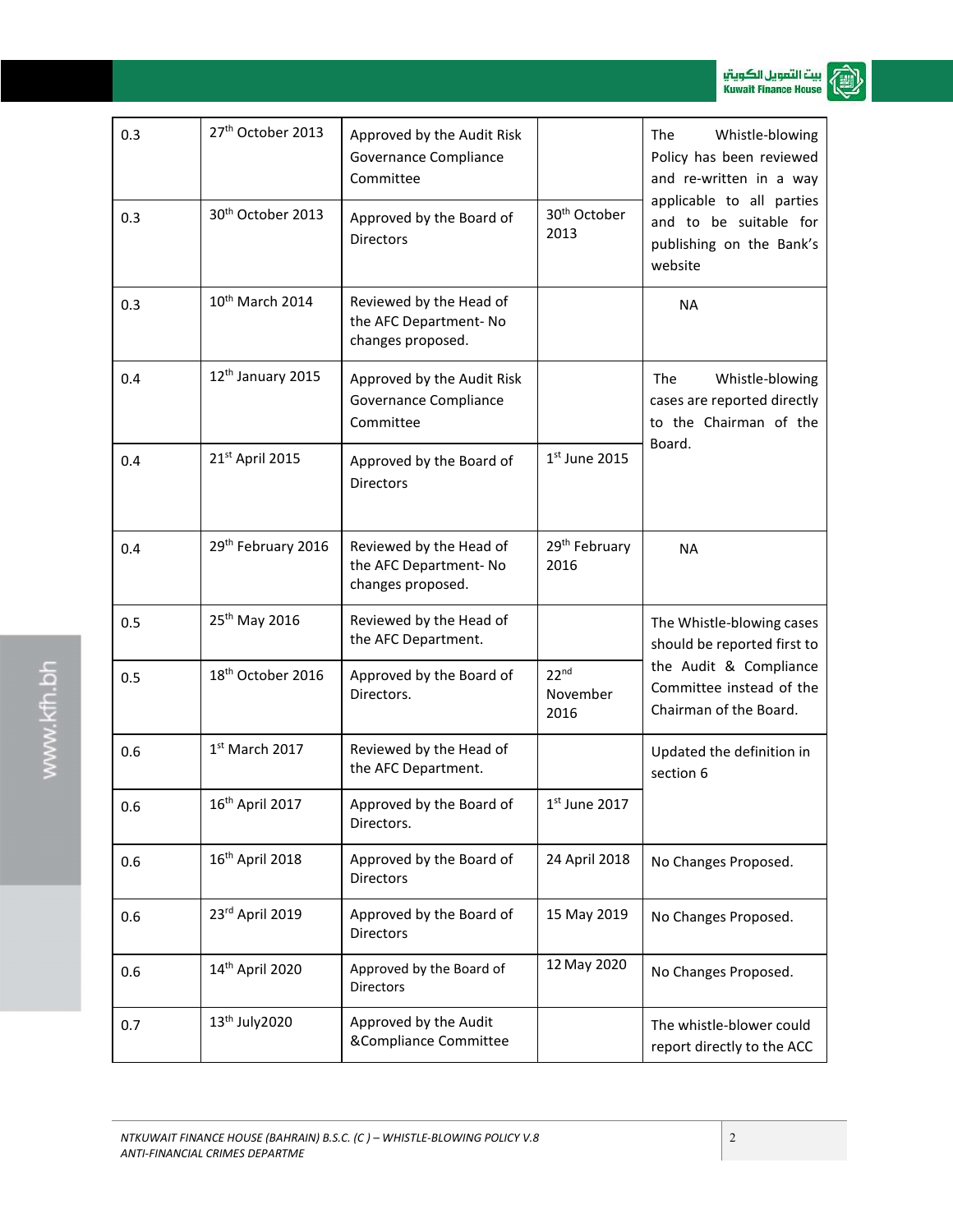

.<br>펢.

| 0.7 | 27 <sup>th</sup> October 2020 | Approved by the Board of<br><b>Directors</b>   | 4 Nov 2020                       | or the Chairman of the<br>Board.<br>The time frame for<br>reporting the whistle-<br>blowing case has been<br>removed. |
|-----|-------------------------------|------------------------------------------------|----------------------------------|-----------------------------------------------------------------------------------------------------------------------|
| 0.7 | 20 <sup>th</sup> April 2021   | Approved by the Board of<br><b>Directors</b>   | 20 May 2021                      | No Changes Proposed.                                                                                                  |
| 0.8 | $11th$ October 2021           | Approved by the MD&CEO                         | 4 <sup>th</sup> November<br>2021 | Amended the appeal                                                                                                    |
| 0.8 | 17 <sup>th</sup> October 2021 | Approved by the Audit<br>&Compliance Committee |                                  | process.                                                                                                              |
| 0.8 | 24 <sup>th</sup> October 2021 | Approved by the Board of<br><b>Directors</b>   |                                  |                                                                                                                       |

#### *NTKUWAIT FINANCE HOUSE (BAHRAIN) B.S.C. (C ) – WHISTLE-BLOWING POLICY V.8 ANTI-FINANCIAL CRIMES DEPARTME*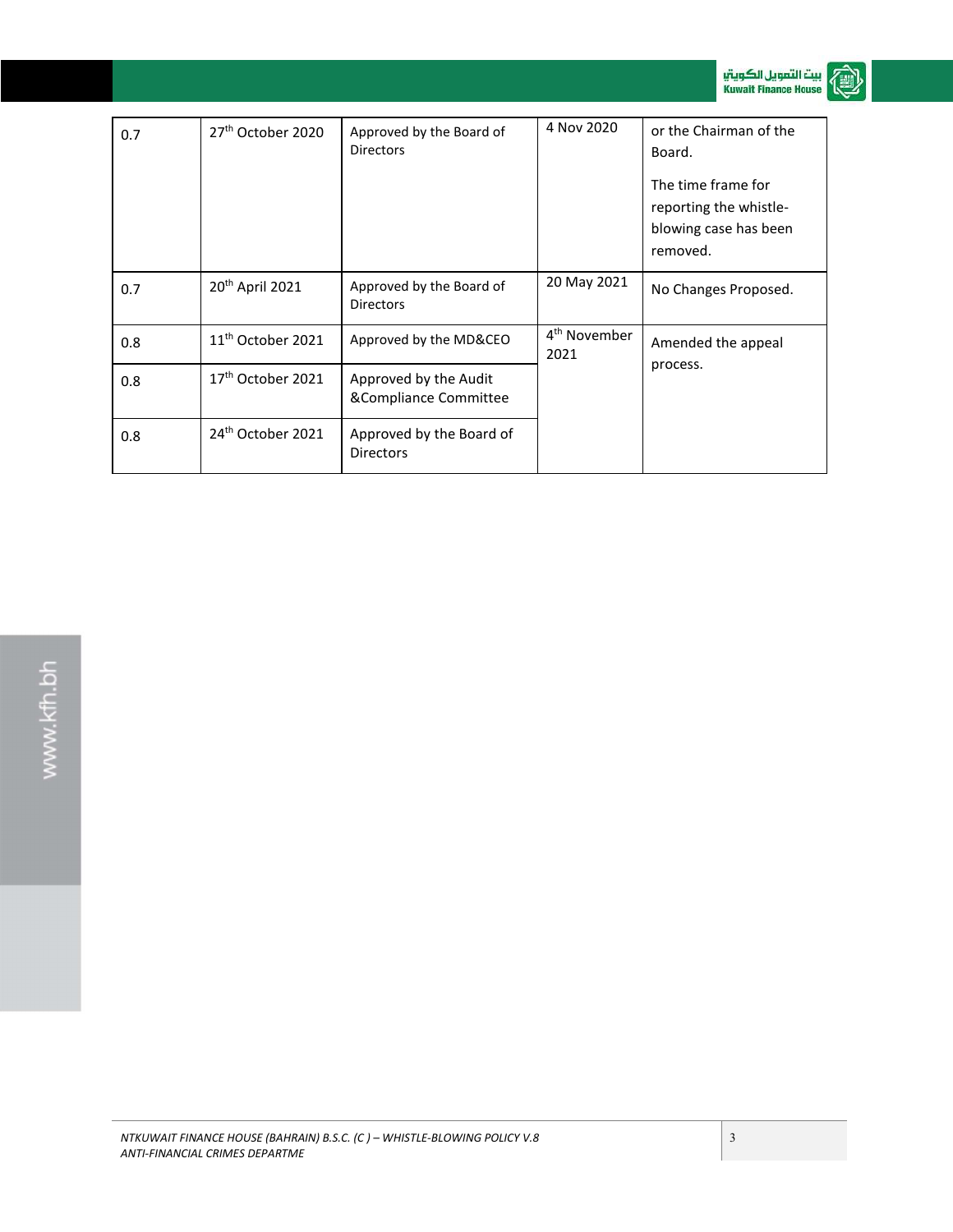### **Distribution list**

| S. No | <b>Designation</b>                                  |
|-------|-----------------------------------------------------|
|       | <b>Board of Directors</b>                           |
|       | All permanent and temporary staff                   |
| 3.    | All service providers having contract with the Bank |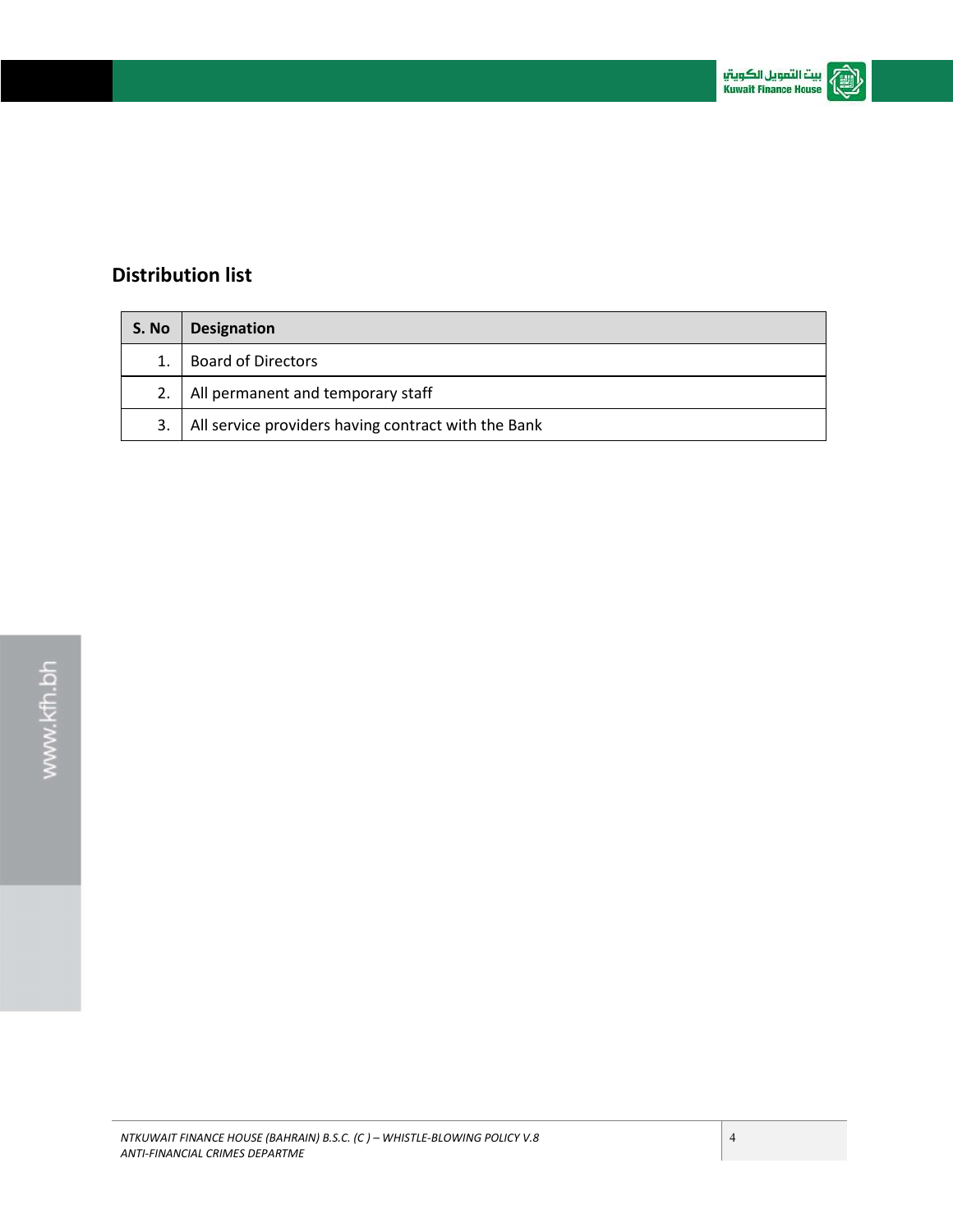

### **Abbreviations**

| Anti-Financial Crimes Department                                   | <b>AFC Department</b>   |
|--------------------------------------------------------------------|-------------------------|
| Audit and Compliance Committee of the Board                        | ACC                     |
| The Board of Directors                                             | <b>BOD</b>              |
| Kuwait Finance House, Bahrain                                      | <b>KFHB or the Bank</b> |
| Permanent and temporary employees, directors and service providers | Employees               |
| Whistle-Blowing Policy                                             | the Policy              |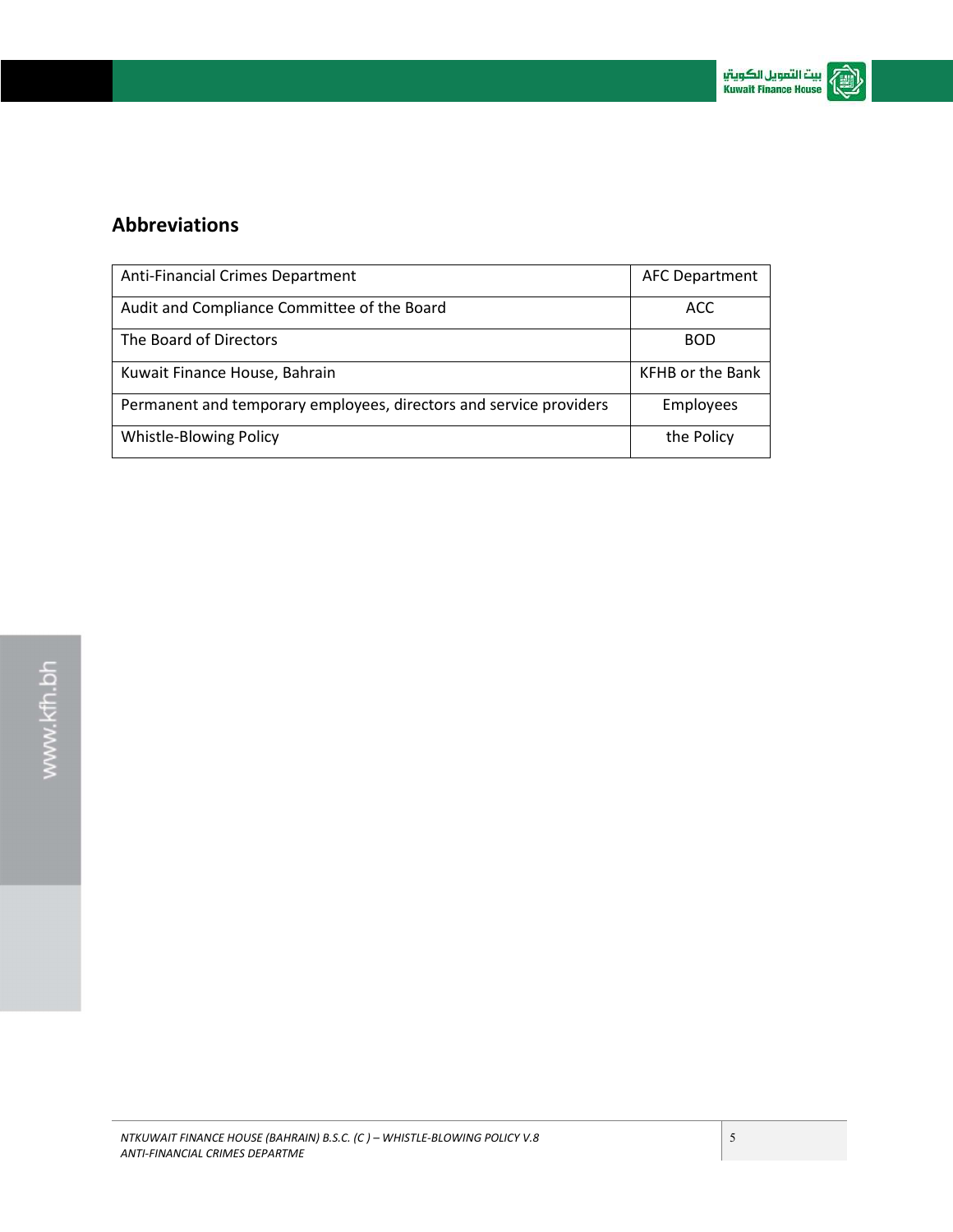# **Table of Contents**

| 1.  |  |
|-----|--|
| 2.  |  |
| 3.  |  |
| 4.  |  |
| 5.  |  |
| 6.  |  |
| 7.  |  |
| 8.  |  |
| 9.  |  |
| 10. |  |
| 11. |  |
| 12. |  |
|     |  |
| 14. |  |
|     |  |
|     |  |
|     |  |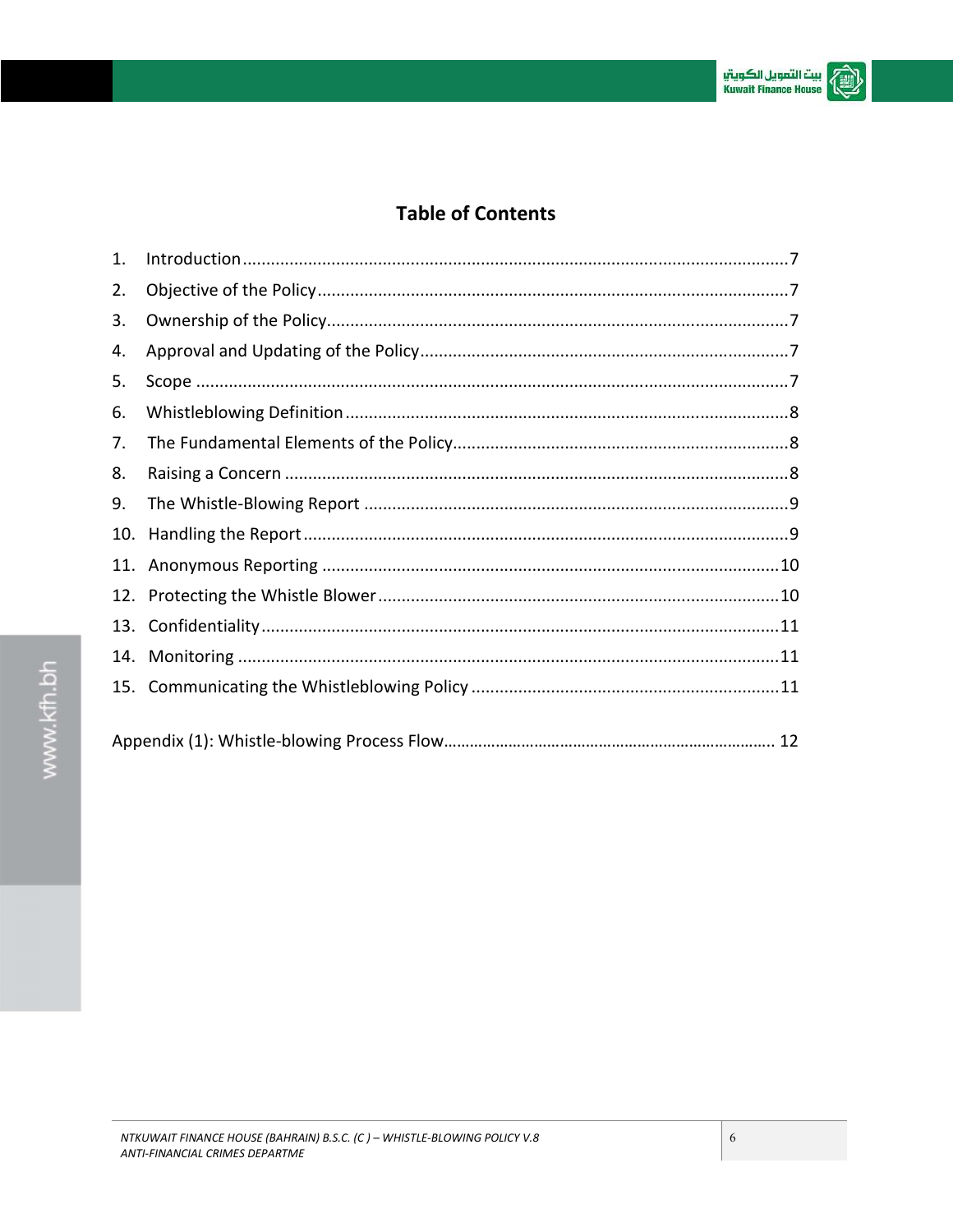

#### **1. Introduction**

Kuwait Finance House (Bahrain) B.S.C. (c) (the ''Bank'' or "KFHB") is committed to the highest standards of ethical and legal conduct.

In line with this commitment and in order to enhance good governance, openness, integrity and transparency, KFHB sets this Whistleblowing Policy (the "Policy") to enable its employees to report concerns internally in a responsible and effective manner when they discover information which they believe shows serious malpractice without having fear that their action may have adverse consequences.

KFHB recognizes that its employees will usually be the first to know when someone inside or connected with the Bank is doing something illegal, dishonest or improper. However, they may not express their concerns because they feel that speaking up would be disloyal to their colleagues or to the organization. Therefore, KFHB provides assurance to those employees acting in good faith of affording them with utmost confidentiality and the greatest degree of protection possible against retaliation, victimization, discrimination or disadvantage.

This Policy should be read and applied in conjunction with the Bank's Anti-Financial Crimes Manual. Moreover, reporting suspicious transactions related to money laundering or breach of sanctions should be done following the Suspicious Transactions Reporting Procedures.

#### **2. Objective of the Policy**

The Policy is intended to assist employees who believe they have discovered malpractice or impropriety to report it, without having to fear that their action may have adverse consequences. It puts in place arrangements that will ensure that employees who report irregularities in good faith are afforded the utmost confidentiality and protection against any possible retaliation or reprisals, whether actual or threatened, as a result of their whistleblowing.

It is not intended to be used to consider matters that should be handled under the grievance or disciplinary policies and procedures of the Bank.

#### **3. Ownership of the Policy**

The ownership of the Policy rests with the Anti-Financial Crimes Department.

#### **4. Approval and Updating of the Policy**

The Policy will be reviewed by the AFC Department at least once every year or as and when there is a change in the regulatory requirement or the business need. The Policy and any upcoming changes should be approved by the Board of Directors.

#### **5. Scope**

This Policy applies to all permanent and temporary employees, directors and any other person working for KFHB or providing the Bank with services including agents, consultants, auditors, suppliers and other service providers under contract with the Bank (grouped together for the purpose of this Policy under the term "employee(s)"). The Policy applies whenever the employee is employed or engaged by the Bank.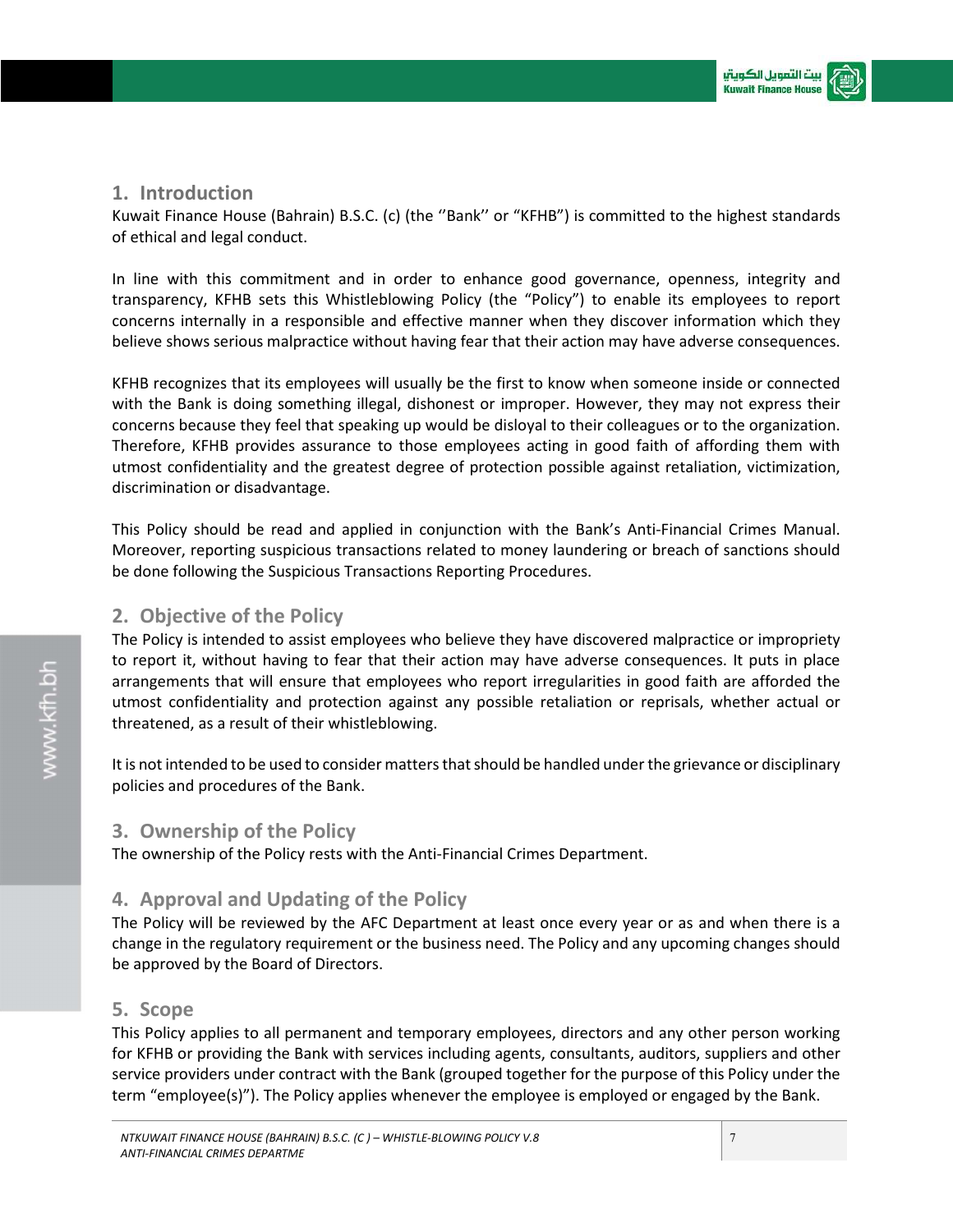#### **6. Whistleblowing Definition**

Whistleblowing means the reporting by employees of possible or suspected serious misconduct that could threaten customers, employees, shareholders or the Bank's own reputation.

For the purpose of this Policy, serious misconduct will include:

- Fraud;
- Corruption;
- **Bribery**;
- Conduct which is illegal or unethical including benefiting of insider information, insider trading and market manipulation;
- Failure to comply with applicable laws;
- **Failure to comply with the CBB Law or applicable CBB Regulations;**
- Acting outside proper financial accounting, reporting and auditing standards;
- **Intentional negligence or non-compliance with the Bank's internal controls and checks which** results or facilitates fraudulent act;
- **EXTERGHT Criminal activity related to health and safety; and**
- A deliberate concealment of information tending to show any of the above.

Whistle-blowers are not those who raise issues or concerns through the normal business or management channels in an open, non-confidential manner.

#### **7. The Fundamental Elements of the Policy**

- Employees will not lose any of their employment rights as a result of any disclosure, where the disclosure is made in good faith and is not made maliciously or for personal gain.
- All disclosures will be investigated and interviews with witnesses and other parties involved will be conducted.
- All disclosures will be treated with utmost confidentiality and every effort will be made not to reveal the identity of the whistle-blower and other concerned persons should the whistle-blower so wish. However, the Bank cannot guarantee providing anonymity to the identity of the whistleblower if external legal action flows from the disclosure or resolving the concern required revealing the names of the whistle-blower. Should the Bank have to reveal the identity of the whistle-blower, it will inform the whistle-blower.
- **The Bank is not accountable for maintaining anonymity where the whistle-blower has told others** of the concern.
- The Bank expects that the whistle-blower maintains high level of confidentiality.
- Breach of any confidentiality requirement under this Policy by any party involved in the investigation process of the allegation reported will impose that party to disciplinary action decided by the ACC.

#### **8. Raising a Concern**

The whistle-blowing should be reported to the ACC and could be submitted by:

- a) Handing it to the ACC's members or the Chairman of the ACC.
- b) Sending it by email to *whistleblowing@kfh.com.bh* (which is only accessible by the ACC's members )
- c) Sending it by post addressed to: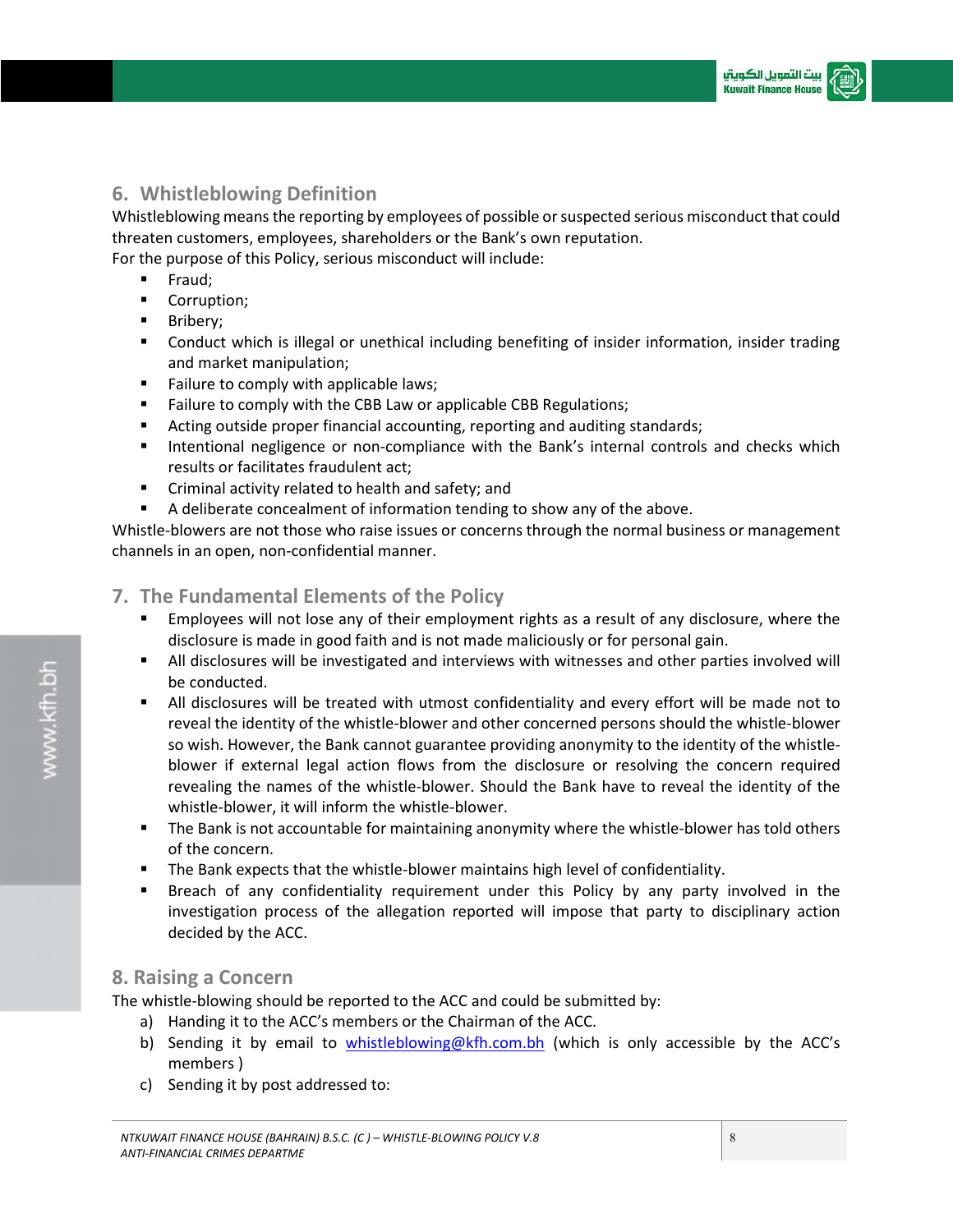Whistle-Blowing Kuwait Finance House (Bahrain) B.S.C. (c) P.O. Box: 2066, Bahrain

If, exceptionally, the concern is about a member of the ACC, then it should be reported to the Chairman of the Board by email to whistleblowing1@kfh.com.bh.

#### **9. The Whistle-Blowing Report**

The whistle-blower should report his/her concerns in writing, stating that he/she is referring to the Whistle Blowing Policy.

The report should include the information below:

- **a** an outline of the known or suspected wrongdoing;
- details, to the best of his/her knowledge, about when, where and how it occurred;
- **a** list of the names of those suspected of being involved (both within KFHB and externally);
- a list of the names of anyone who may have relevant information;
- details of how he/she comes to know about the suspected activities;
- **a** an estimate value of the loss to KFHB or other parties if any;
- breaches of internal controls, policy, procedure or other requirements if he/she believes that took place;
- **a** any specific recommendations for actions;
- the names of anyone who he/she has discussed or reported this incident to;
- the whistle-blower name and contact details;
- date and time of submission of the report; and
- **The supporting evidences and documents whenever applicable.**

The whistle-blower, in no case, will be expected to prove the wrongdoing that he/she believes have witnessed or suspect. However, he/she will need to be able to explain the reasons for the concern.

#### **10. Handling the Report**

After receiving the whistleblowing report, the ACC's members will make initial enquiries to decide whether an investigation is required and, if so, they will determine who should conduct the investigation depending on the nature and the seriousness of the report. They may assign it to the Bank's Financial Crimes Investigation Committee, appoint a specific internal committee to conduct the investigation or an external investigator.

The whistle-blower will receive an acknowledgement for the receipt of the whistleblowing report from the investigation committee designated by the ACC. If the whistle-blower is required to attend he or she may be accompanied by a fellow employee who knows about the case.

The final investigation report will be submitted to the ACC which will decide on the actions to be taken. They will inform the Board of Directors and will decide on reporting to the authorities, where necessary.

Moreover, subject to any legal constraint, the ACC members will decide on the response to be provided to the whistle-blower and the individual(s) under investigations.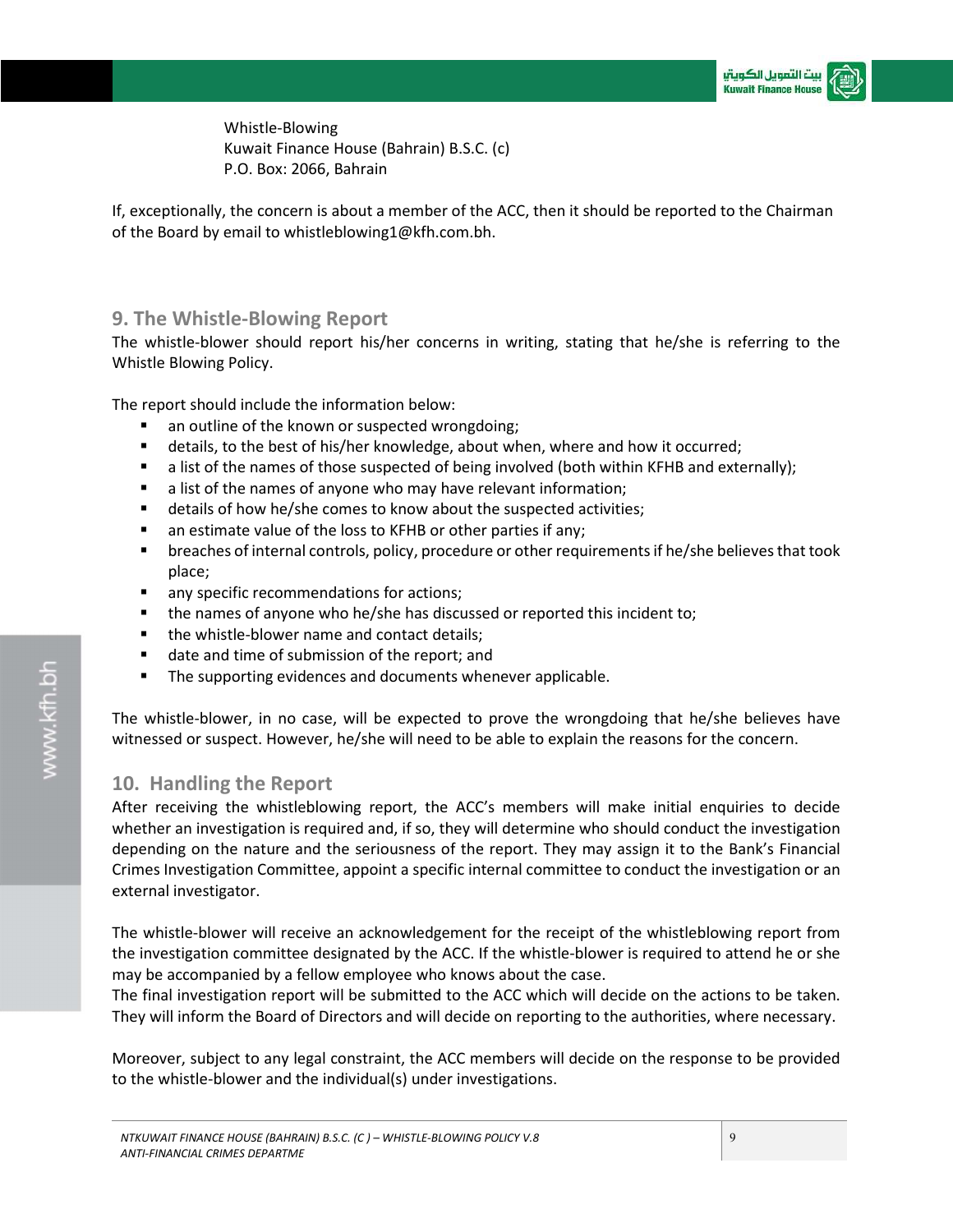Where an employee is found to be involved in a serious misconduct, they will be dealt with in accordance with the employment law, any other applicable law and the contract of employment.

Where an employee who raised the report is unsatisfied with the outcome of the investigation, he/she may appeal against the decision to the ARGCC or the Chairman of the Board. An appeal should be made within five working days of receipt of the outcome letter.

The ARGCC or the Chairman of the Board will decide in consultation with the relevant Executive Management Committee and/or Human Resources Committee whether the case will be investigated again and by whom. The appeal process should be completed within one month.

After the appeal process is exhausted, there is no further right of internal appeal. However, if the employee or the concerned person remains dissatisfied he/she may raise the matter to the Supervisory Point of Contact at the Central Bank.

All documents produced during the process represent evidence that should be preserved, protected and retained in accordance with the Bank's record retention policy and applicable law. As these may pertain to confidential matters reported by whistle blowers afforded anonymity, care must be taken to restrict access to hard-copy documents and to store and secure electronic data.

A log of all whistle-blowing cases, tracking their receipt, investigation and all relevant documents thereof will be maintained by the Board Secretary.

#### **11. Anonymous Reporting**

The Bank understands that disclosures made under this Policy may involve highly confidential and sensitive matters and that the whistle-blower may prefer to make an anonymous disclosure.

However, the Bank actively encourages the employee to put his/her name and contact details when he/she makes a report. This is because anonymity makes it difficult to investigate the concern and impossible to liaise with the whistle-blower to seek clarification or more information, or to provide feedback.

Thus, reports raised anonymously are much less powerful, however, will be accepted but will be considered for investigation at the discretion of the ACC. In exercising this discretion, the factors to be taken into account will include:

- the seriousness of the issue raised;
- the credibility of the concern; and
- **the likelihood of confirming the allegation from attributable sources.** .

#### **12. Protecting the Whistle Blower**

Any employee who in good faith reports any serious misconduct, will be protected by KFHB. KFHB will not discharge, demote, threaten, harass or retaliate against such employee and will take appropriate actions to protect him/her. If the whistle-blower noticed that it has affected them adversely in any way, he/she has the right to make representations to the ACC members who will consider the claim and make a determination on a case by case basis. Each decision will be deemed to be final.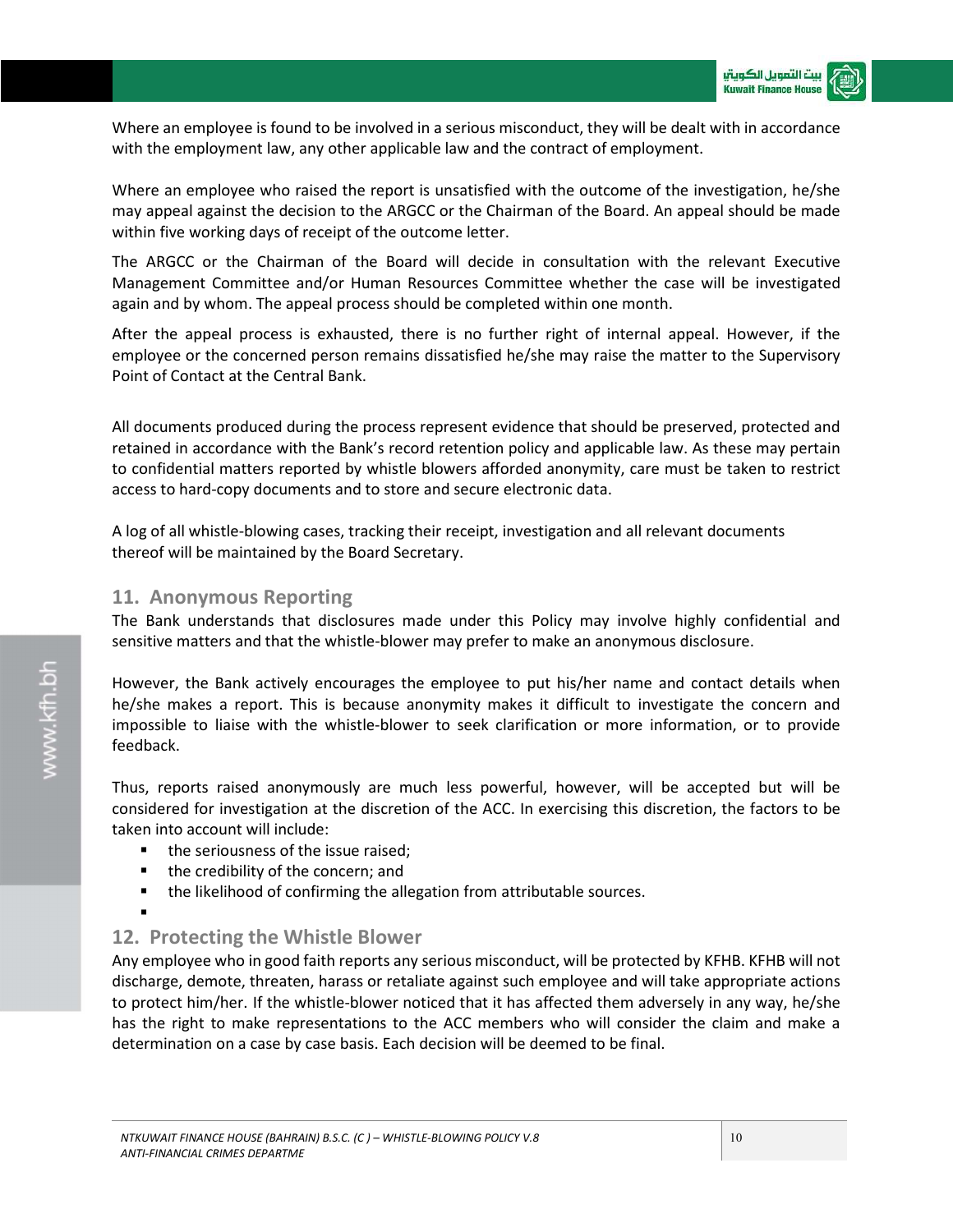However, KFHB may take appropriate disciplinary actions against a person, at its sole discretion, if upon investigation the reported allegations are confirmed to have been of malicious nature and without any factual substance. Disciplinary action may be taken against him/her as advised by the ACC.

In making a report, the whistle-blower should take every care to ensure the accuracy of the information and ensure that they have understood the facts thoroughly. Even disproven allegations may carry with them a degree of reputational damage for the person to whom the allegations relate and this can be difficult to reverse. Employees are encouraged therefore to the highest Islamic standards and to be as certain as they can be before making an allegation.

#### **13. Confidentiality**

KFHB will protect the employee's identity. For this mechanism to be effective, the concerned parties must adequately be assured that the information given will be treated in a confidential manner and above all that they will be protected against retaliation from within and outside the Bank.

KFHB maintains as confidential, the employee identity unless (i) such person agrees to be identified, (ii) it is a statutory requirement, particularly if it is essential to ensure that the right of the persons implicated to be given a fair hearing is upheld (iii) identification is necessary to allow KFHB or the appropriate law enforcement officials to investigate or respond effectively to the disclosure, (iv) identification is required by law or under KFHB's rules, where a false accusation has been maliciously made, or (v) the person accused is entitled to the information as a matter of legal right or under KFHB's policies and procedures in the disciplinary proceedings. In such a situation, the employee will be informed prior to revealing his or her identity. Notwithstanding this, however, the whistle-blower shall at all times continue to be protected as described in (12) above.

#### **14. Monitoring**

The successful implementation of the Policy would be monitored by the ACC through some performance measurement such as the time to resolve a whistle-blowing case and the corrective actions taken.

#### **15. Communicating the Whistleblowing Policy**

The Policy will be delivered by the following means of communication:

- Placing it on the Bank's intranet to all staff of the Bank.
- Publishing on KFHB's website to make it accessible to all other external parties to whom this Policy applies.
- Board Secretary should ensure circulation of this Policy to all members of the Board of Directors.